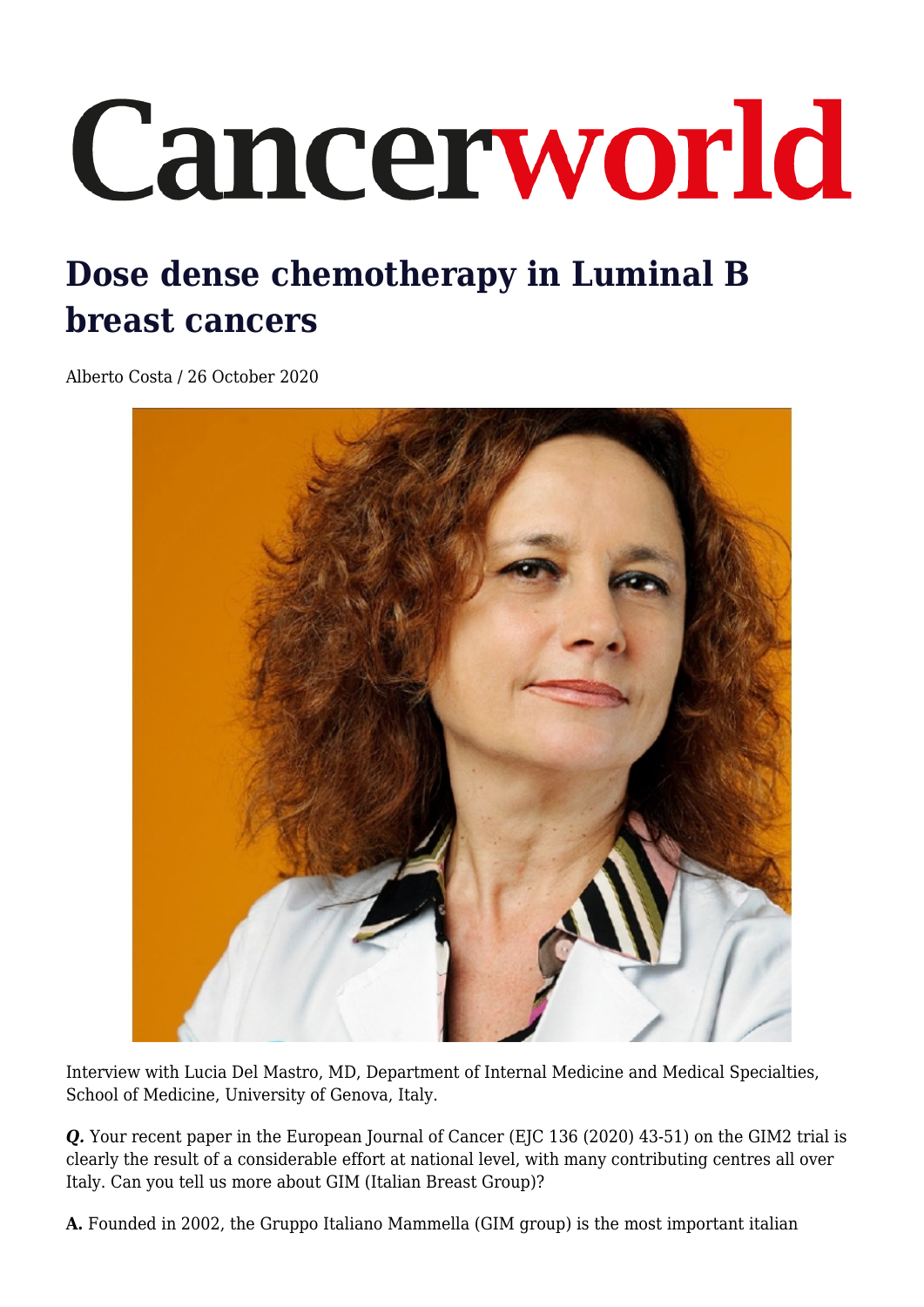cooperative group for academic research on breast cancer. Nearly 100 oncologic Italian centres are involved in the group and the number of patients enrolled each year in clinical trial is about 1.000. The research carried out by GIM group in mainly focused on randomized clinical trials and observational/registers studies on both early and metastatic breast cancer. The results of some of these trials (published on *Lancet* 2015; *Lancet oncology*, *Jama* 2011; *Jama* 2015) were practicechanging and helped to modify national and international guidelines.

*Q. To enrol over 1.000 patients exclusively diagnosed with luminal A and B breast cancer must have been not easy. Are you happy with the numbers in terms of statistical significance?* 

**A.** The main trial published in *Lancet* 2015 enrolled 2091 node-positive patients in 3 years and more than 1000 of these patients were luminal A or B. Although the analysis published on *EJC* 2020 is an unplanned subgroup analysis, the results help to clarify the role of chemotherapy in these two breast cancer subtypes: patients with luminal B node-positive cancer have a worse prognosis compared to luminal A patients and they seem to benefit from dose-dense adjuvant chemotherapy. On the other hand the benefit of this treatment seems to be absent in the subtype (luminal A) in which the efficacy of chemotherapy is still controversial.

*Q. Even after your paper it looks still unclear what to do with patients belonging to the Luminal Blike cohort. Would you personally choose dose-dense adjuvant chemotherapy in your clinical practice?*

**A.** Available data indicate that luminal B breast cancer patients have a bad prognosis. In my clinical practice node positive luminal B breast cancer patients do receive dose-dense chemotherapy with sequential anthracycline-taxane regimen, as indicated by main national and international guidelines.

## *Q. Which is the essential message of your paper and which illustration expresses better?*

**A.** The paper confirms that dose-dense chemotherapy is more efficacious compared to standard interval chemotherapy in high risk breast cancer patients like patients with Luminal B cancer. Dosedense chemotherapy is associated with a 8% absolute increase in 8-year overall survival and a relative decrease of the risk of death of 39%. Dose dense chemotherapy may be spared in luminal A breast cancer patients.